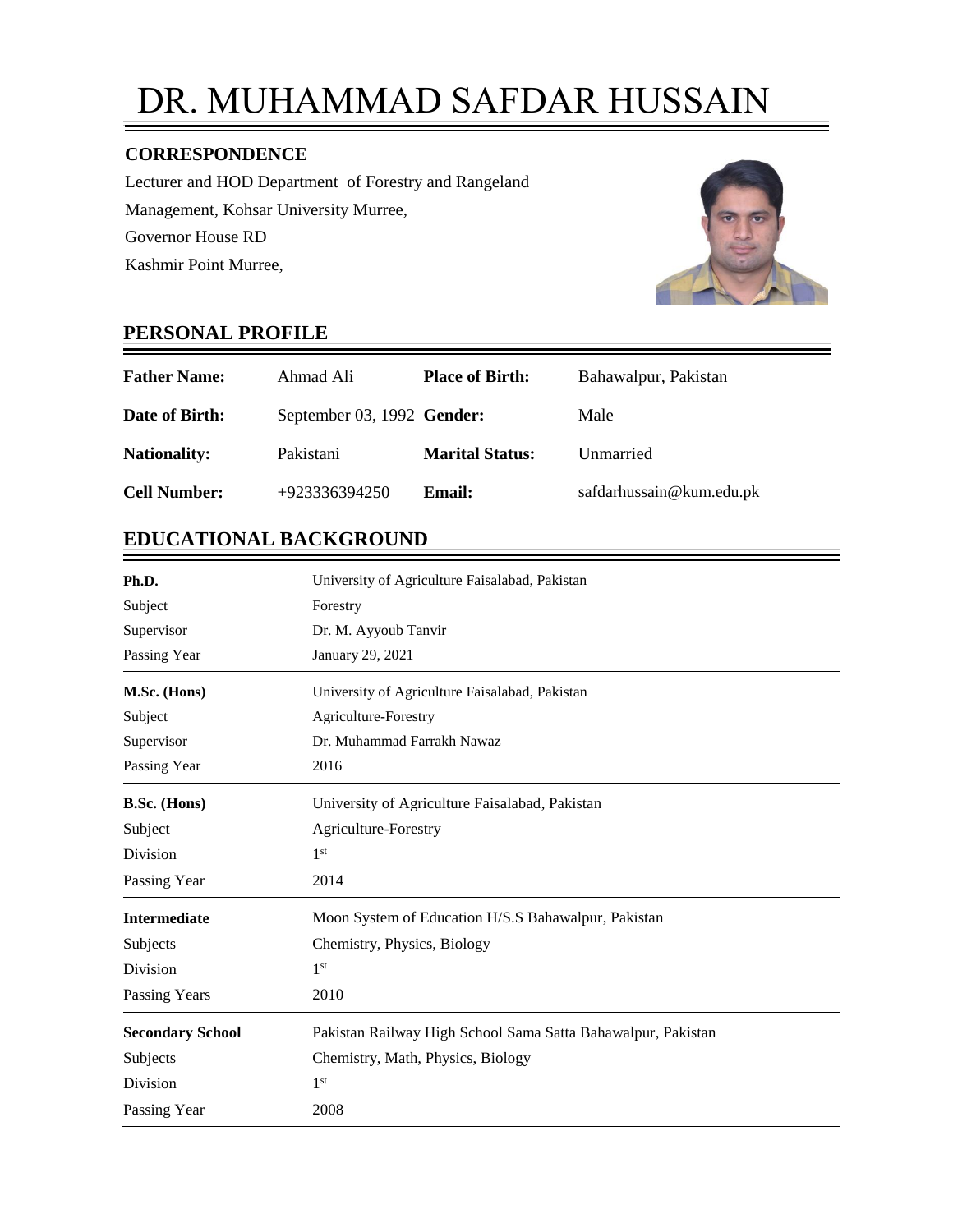# **COMPITITIVE EXAMS PASSED**

| <b>GRE Subject:</b>         | Passed with 88 Marks |
|-----------------------------|----------------------|
| <b>IPFP Assessment Test</b> | Passed with 89 Marks |

## **WORK EXPERENCE**

|   | Worked in a Research Project as an <b>Interne</b> through grant number TT09/12,<br>Endowment Fund Secretariat, University of Agriculture Faisalabad, Pakistan (Feb-<br>2014 to June-2014)                                                                                                                                     |
|---|-------------------------------------------------------------------------------------------------------------------------------------------------------------------------------------------------------------------------------------------------------------------------------------------------------------------------------|
| 2 | Worked in a Research Project as a Research Assistant under NRPU Project # 2459,<br>Higher Education Commission (HEC) Pakistan (December-2014 to July-2016)                                                                                                                                                                    |
| 3 | Worked as a <b>Research Scholar</b> at School of Forest Resources & Conservation,<br>University of Florida, USA, Institute of Food and Agricultural Sciences (IFAS) Under<br>International Research Support Initiative Program for Ph.Ds. Funded by Higher<br>Education Commission (HEC) Pakistan (May-2019 to November-2019) |

# **EMPLOYEMENT**

|                | Worked as an <b>Interne</b> in Environment Protection Authority, Faisalabad Pakistan under<br>Prime Minister Pakistan youth internship program (October-2016 to April-2017)                         |
|----------------|-----------------------------------------------------------------------------------------------------------------------------------------------------------------------------------------------------|
| $\overline{2}$ | <b>Teaching Assistant</b> , Department of Forestry and Range Management, Faculty Agriculture,<br>University of Agriculture Faisalabad, Pakistan (Winter-2017-18)                                    |
| 3              | Research Associate, Department of Agronomy, University of Agriculture Faisalabad,<br>Pakistan under NRPU Project #4706, Higher Education Commission (HEC) Pakistan (April-<br>2017 to January-2021) |
| 4              | <b>Lecturer (Visiting Faculty), Department of Forestry and Range Management</b><br>Faculty Agricultural Sciences & Technology, Bahauddin Zakariya University<br>Multan, Pakistan (Spring-2021)      |
| 5              | <b>Lecturer (Visiting Faculty)</b> , Department of Agronomy, Faculty Agricultural<br>Sciences & Technology, Bahauddin Zakariya University Multan, Pakistan (Spring-<br>2021                         |
| 6              | Assistant Professor (IPFP Fellow), Department of Forestry and Range<br>Management, Faculty Agricultural Sciences & Technology, Bahauddin Zakariya<br>University Multan, Pakistan                    |
| 7              | <b>Lecturer (BPS-18), Kohsar University Murree (since 16-03-2022)</b>                                                                                                                               |

<u> 1989 - Johann Barnett, fransk konge</u>

 $\equiv$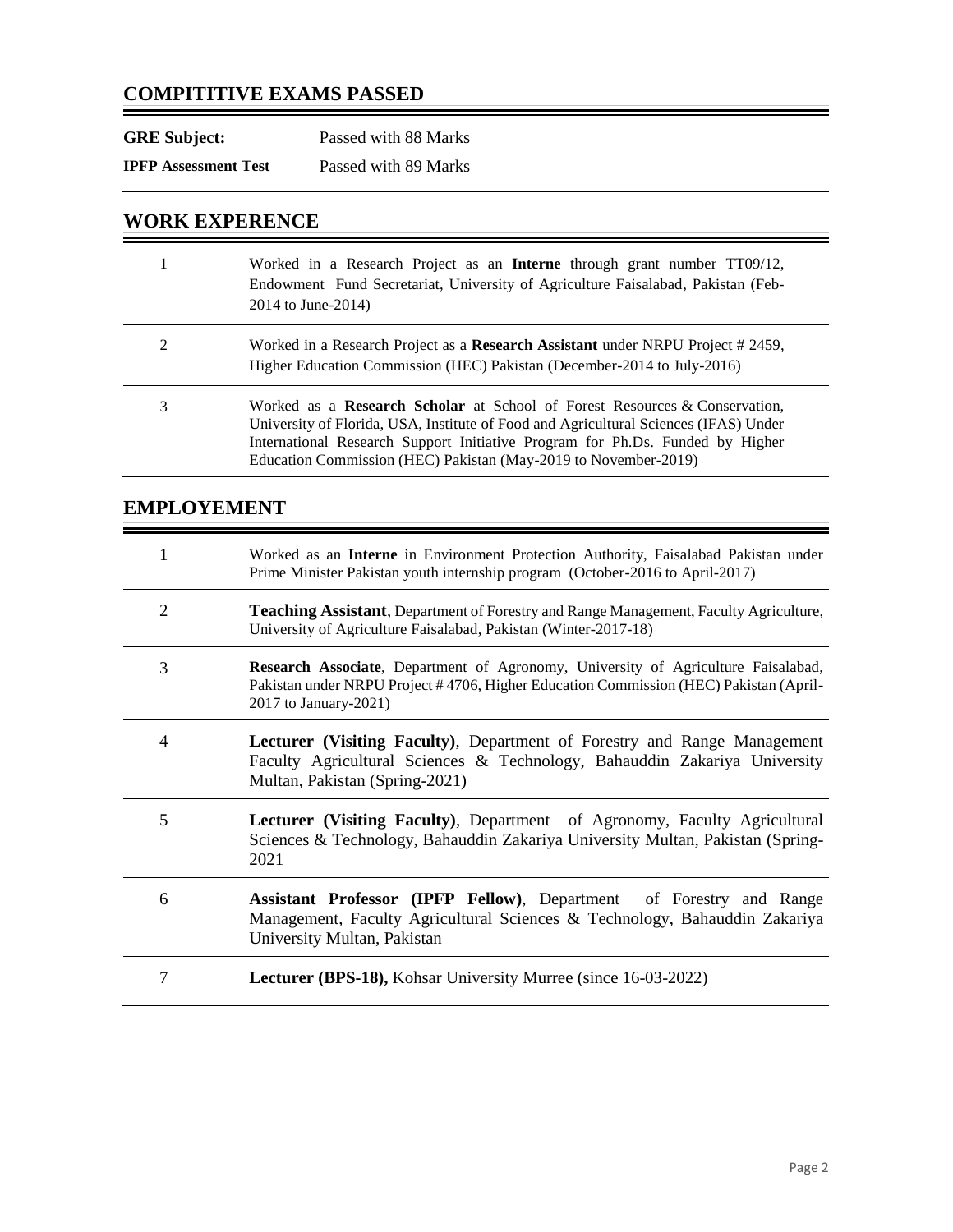| $\overline{1}$ |          | FRW-707: Forestry and Environmental Pollution | $3(2-1)$ |
|----------------|----------|-----------------------------------------------|----------|
| 2              | FRW-214: | <b>Integrated Land Use Management</b>         | $3(2-1)$ |
| 3              | FRW-204: | <b>Biodiversity and Climate Change</b>        | $3(2-1)$ |
| $\overline{4}$ | FRW-201: | Forestry, Range and Watershed Management      | $3(2-1)$ |
| 5              |          | FOR-304: Fundamental of Ecology               | $3(3-0)$ |

#### **RESEARCH EXPERIENCE**

- Assessment of carbon sequestration rate in farm trees and associated Soils
- Analyzing the effect of drought stress on different tree species
- Assessment of reclamation potential and physiological response of major woody vegetation under salinity stress
- Assessment of the rate of deforestation and associated drivers
- Monitoring of salt-affected soils through high resolution satellite imagery
- Monitoring of vegetation cover changes in irrigated forest plantation through GIS and Remote Sensing
- Monitoring of land use land cover change triggered by the increase of urban living style using Landsat satellite Imagery

## **RESEARCH SKILLS**

- Tree Physiology and Biochemical Analysis
- Forest inventory and Biometrics (Tree height, age and girth measurement)
- Impacts of Drought and Salinity stresses and their managements
- GIS and Remote Sensing
- Spatial and Digital Monitoring of Land Use and Land Cover Changes
- Field Survey and Questionnaire based studies
- Forest Management
- Satellite Image Analysis
- Geostatistical Analysis
- Carbon Sequestration

#### **RESEARCH ARTICLES PUBLISHED**

- **1. Hussain, M.S**., Nawaz, M.F., Tanvir, M.A. and Hira, N., 2020. Comparative Effect of Drought on *Eucalyptus camaldulensis* and *Tamarix aphylla* at Early Stages of Growth. **Sarhad Journal of Agriculture**, 36(2), pp.559-566. **(1 st + Corresponding Author)**
- **2. Hussain, M.S**., Naeem, M.S., Tanvir, M.A., Nawaz, M.F. and Abd- Elrahman, A., 2021. Eco-physiological evaluation of multipurpose tree species to ameliorate saline soils. International Journal of Phytoremediation, pp.1-13. **(1 st + Corresponding Author)**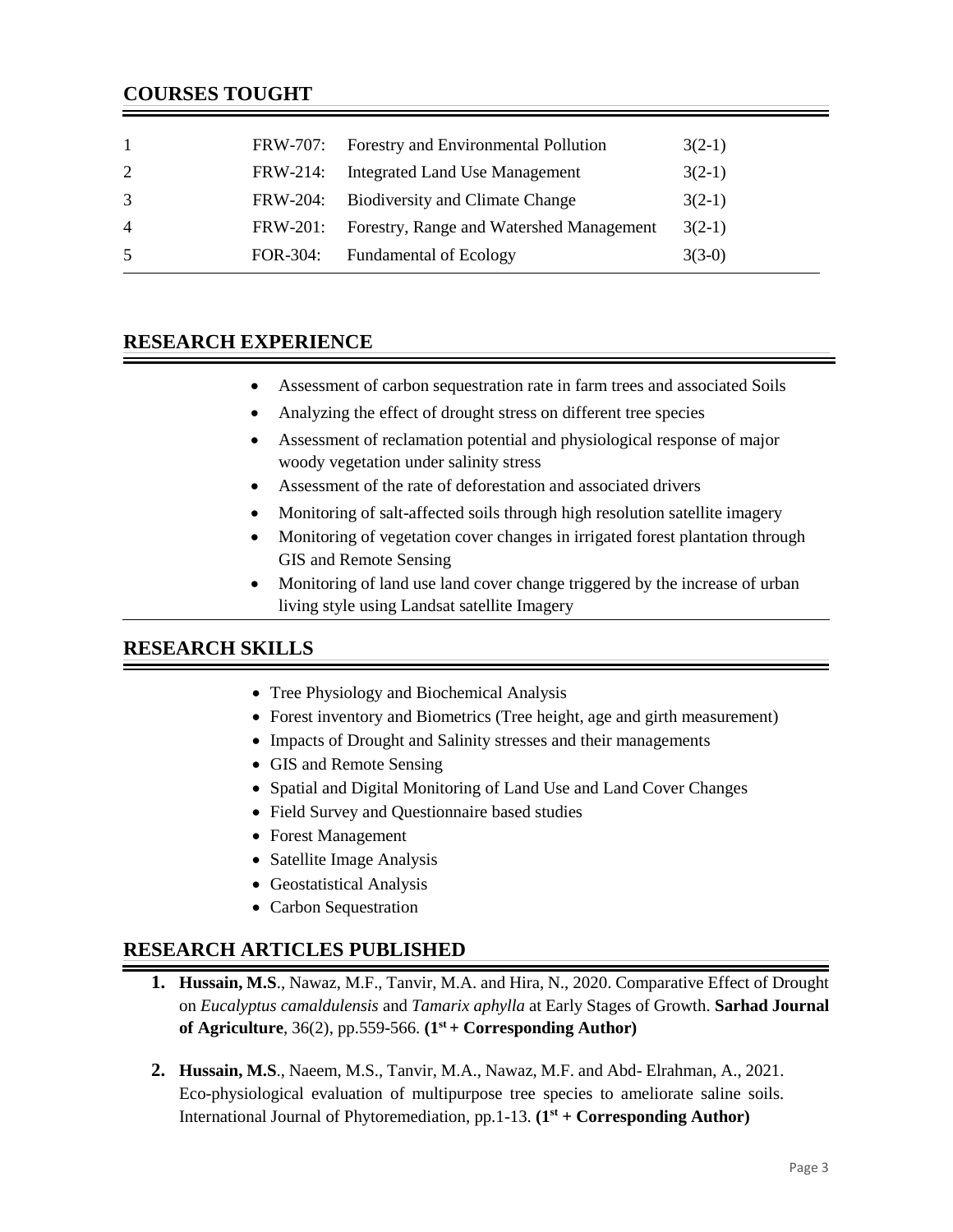- **3.** ARIF, A., RASHEED, F., **HUSSAIN, M. S**., ASHRAF, I., NAWAZ, M. F., & TANVIR, M. A. ACCLIMATIZATION STRATEGY OF TWO COMMON TREE SPECIES UNDER WATER STRESS. *Pak. J. Bot*, *54*, 3. (**Corresponding Author)**
- **4.** Yasin, G., Ur Rahman, S., Farrakh Nawaz, M., Qadir, I., Zubair, M., Gul, S., **Safdar Hussain, M.**, Zain, M. and Athar Khaliq, M., 2021. Estimating carbon stocks and biomass accumulation in three different agroforestry patterns in the semi-arid region of Pakistan. *Carbon Management*, pp.1-10.

## **MANUSCRCRIPT UNDER PROGRESS**

- 1. Forest utilization and perceptions of drivers of deforestation among residents of a multi-use forest region in Pakistan
- 2. Ion accumulation strategy of *Eucalyptus camaldulensis* in different plant organs: A tolerance mechanism tested under salinity stress
- 3. Monitoring salt-affected soils through GIS Modelling and High resolution SPOT Satellite Imageries

# **CONFERENCES/SEMINARS PRESENTATION/ATTENDED**

- 1 **Muhammad Safdar Hussain**, Muhammad Farrakh Nawaz, Irfan Ahmad and Shazia Afzal. Comparative effect of drought on Eucalyptus camaldulensis and Tamarix aphylla at their early stages of growth. International conference on Major Environmental Constraints to Plants: Assessment and Reclamations. Department of Botany, Government College University, Faisalabad, Pakistan **(MECP-138)**
- 2 **Muhammad Safdar Hussain**, Muhammad Ayyoub Tanvir, Muhammad Farrakh Nawaz and Noor-E-Hira. Calculation of carbon sequestration rate and carbon stocks in farm trees under semi-arid climate of Punjab. 2nd international conference on plant sciences. Department of Botany, Government College University, Lahore, Pakistan **(ICPS-168- 2018)**
- 3 Noor-E-Hira, Ihsan Qadir and **Muhammad Safdar Hussain**. Biomass production and nutritional composition of *Moringa oliefera* affected by nitrogen and irrigation applications. International Conference on Forestry and Environment: Challenges and Prospects. Department of Forestry and Range Management, University of Agriculture Faisalabad, Pakistan (2016)
- 4 Attended Workshop on "**Result of Agrobiodiversity Mapping in the Cotton Landscape"** (WWF, August 2021) Multan, Pakistan
- 5 Attended International online seminar/webinar on "**Mentoring: How does it connect to research ethics**" organized by Department of Plant Pathology, University of Agriculture Faisalabad, Pakistan. Speaker Prof. Dr. Mark L. Gleason, USA. (September 7, 2021)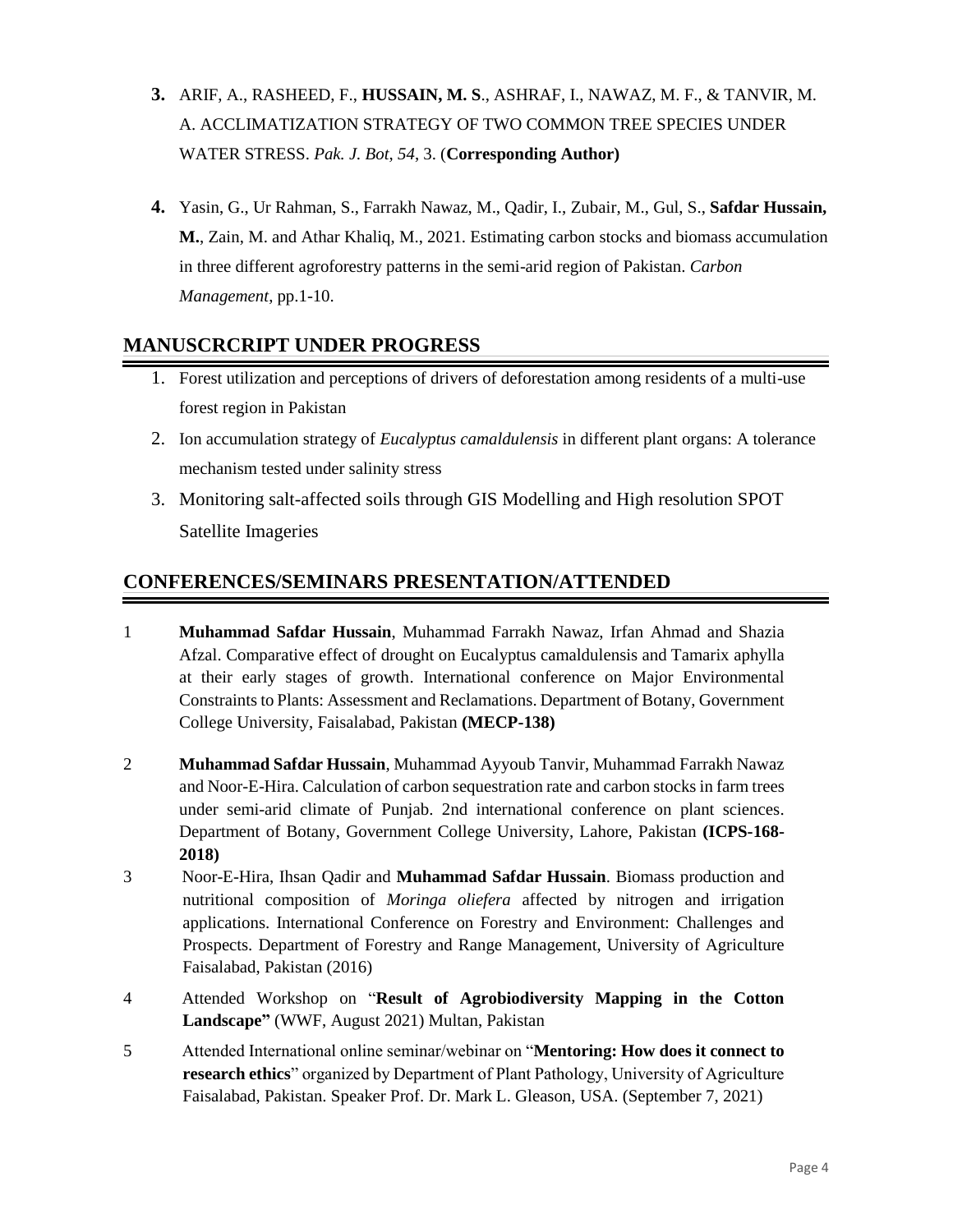- 6 Attended International online seminar/webinar **on "Plant Biodiversity and Ecosystem Services"** organized by Cholistan Institute of Desert Studies, Islamia University Bahawalpur, Pakistan. Speaker: Dr. Rickard Saudin Jooste Swedish Council, Stockholm, Sweden (September 8. 2021)
- 7 Attended live webinar on "**Effective Teaching and Teaching Philosophy"** under National Faculty Development Program NFDP-2021 organized by National Academy of Higher Education, Pakistan. Speaker: Dr. Sana Waheed, Department of Mechanical Engineering National University of Sciences & Technology, Islamabad Pakistan (09/22/2021 Time 08:00 AM to 10:00 AM)
- 8 Attended live webinar on "**Student Identity and Multiple Intelligences"** under National Faculty Development Program NFDP-2021 organized by National Academy of Higher Education, Pakistan. Speaker: Dr. Saima N. Sherazi, Senior Fellow of Higher Education Academy Queen Mary University of London, UK (09/23/2021 Time 08:00 AM to 10:00 AM)
- 9 Attended live webinar on "**Course Design and Policies"** under National Faculty Development Program NFDP-2021 organized by National Academy of Higher Education, Pakistan. Speaker: Dr. Shazia Awan, Ed.D. (University of Exeter, UK) Dalhousie University, Halifax, Canada (09/24/2021 Time 08:00 AM to 10:00 AM)
- 10 Attended live webinar on "**Academic Integrity"** under National Faculty Development Program NFDP-2021 organized by National Academy of Higher Education, Pakistan. Speaker: Dr. Shazia Awan, Ed.D. (University of Exeter, UK) Dalhousie University, Halifax, Canada (09/25/2021 Time 08:00 AM to 10:00 AM)
- 11 Attended live webinar on "**Assessment Instrument, Designing Rubric and Transparency in Higher Education"** under National Faculty Development Program NFDP-2021 organized by National Academy of Higher Education, Pakistan. Speaker: Dr. Saima N. Sherazi, Senior Fellow of Higher Education Academy Queen Mary University of London, UK (09/26/2021 Time 08:00 AM to 10:00 AM)
- 12 Attended live webinar on "**Citation and Avoiding Plagiarism"** under National Faculty Development Program NFDP-2021 organized by National Academy of Higher Education, Pakistan. Speaker: Dr. Saima N. Sherazi, Senior Fellow of Higher Education Academy Queen Mary University of London, UK (09/28/2021 Time 08:00 AM to 10:00 AM)
- 13 Attended live webinar on "**Lesson Planning and Learning Activities"** under National Faculty Development Program NFDP-2021 organized by National Academy of Higher Education, Pakistan. Speaker: Dr. Sana Waheed, Department of Mechanical Engineering National University of Sciences & Technology, Islamabad Pakistan (09/29/2021 Time 08:00 AM to 10:00 AM)

# **LAB INSTRUMENTS AND SOFTWARE USED AND SKILLS**

- 1. Operating of Infrared Gas Analyzer (IRGA)
- 2. Operating of Spectrophotometer
- 3. Scholander Pressure Bomb
- 4. Flame Photometer
- 5. EC and pH meter
- 6. Leaf area meter
- 7. Relascope and Increment borer
- 8. ENVI Software (for Satellite Image and data Analysis)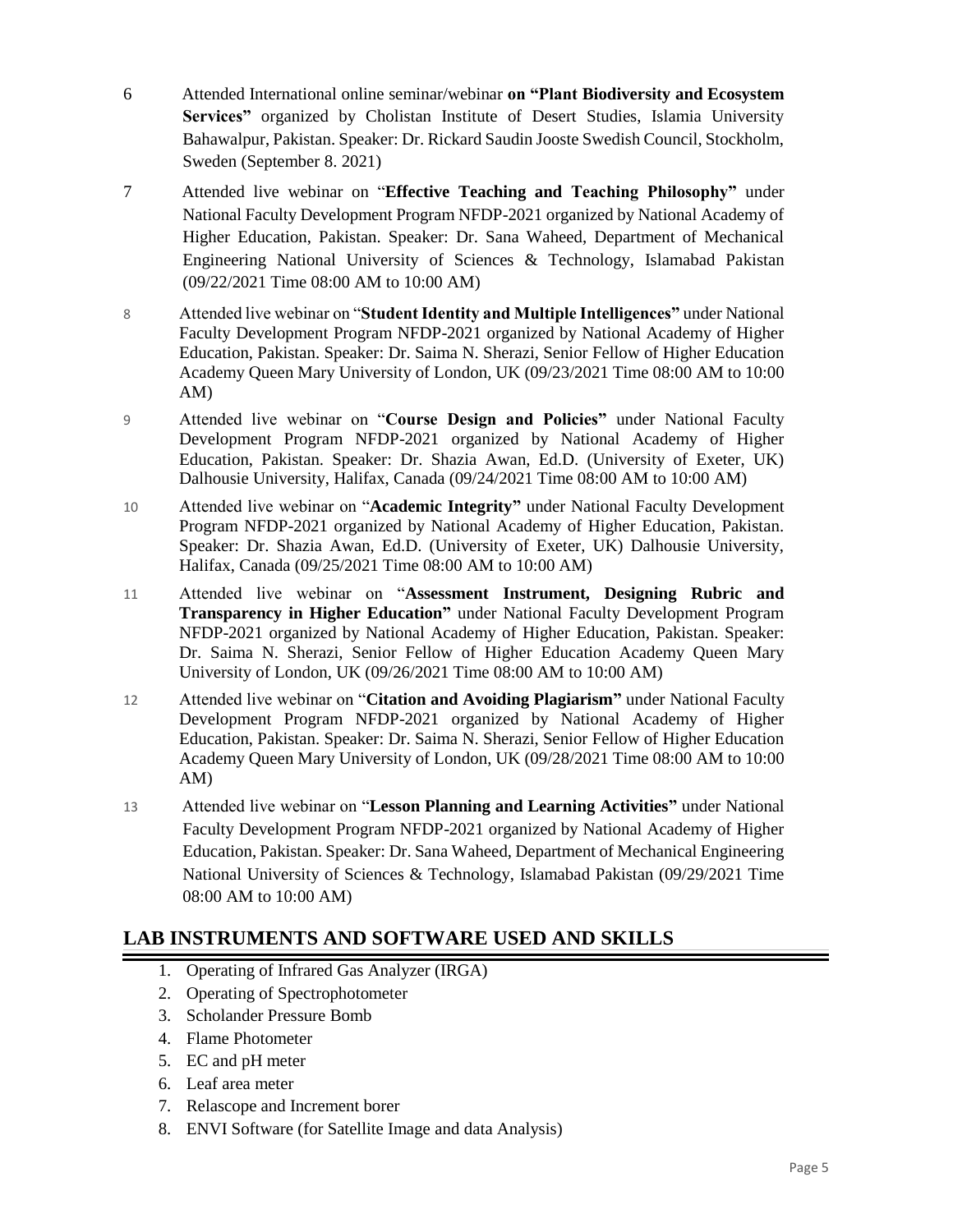- 9. ArcMap Software (for GIS Modelling)
- 10. Endnote (Reference Management)
- 11. Mendeley (Reference Management)
- 12. Statistix 8.1 (Data Analysis)
- 13. SPSS (Data Analysis)

## **LANGUAGES**

- 1 Urdu
- 2 English
- 3 Saraiki
- 4 Punjabi

## **ENGLISH LANGUAGES COURSE**

 1 Completed English speaking course offered by TESL program, Department of Linguistic, University of Florida, USA (Spring 2019)

## **MEMBERSHIP OF SOCIETIES**

- 1 Active member of Pakistan Society of Foresters (Department of Forestry and Range Management, University of Agriculture)
- 2 Active member of Society of Southern Foresters (Department of Forestry and Range Management Bahauddin Zakariya University Multan, Pakistan

## **COUNTRIES VISTED**

1 USA, under IRSIP Program funded by HEC Pakistan

## **ACHIVEMENTS**

- 1. Higher Education Commission Pakistan IRSIP Scholarship for pursing Ph.D. Research in University of Florida, USA
- 2. Award of Prime Minister Pakistan Laptop during PhD degree
- 3. Award of Prime Minister Tuition Fee Reimbursement Scholarship during whole Ph.D. degree
- 4. Award of Interim Placement of Fresh PhDs (IPFP) Fellowship (an equal position to Postdoctoral) by Higher Education Commission Pakistan by passing pre-assessment test and subsequent training

# **ADDITIONAL INFORMATION/SKILLS**

- Experience in data organization, synthesis, analysis, and management
- Strong skills in scholarly and non-technical writing and oral communication skills in English
- Motivated self-starter with the ability to work independently and to participate creatively in collaborative teams across the laboratory
- Ability to function well in a fast-paced research environment, set priorities to accomplish multiple tasks within deadlines, and adapt to ever changing needs
- Highly interested in mentoring other students.
- Experience of training, teaching, and supervising other graduate students.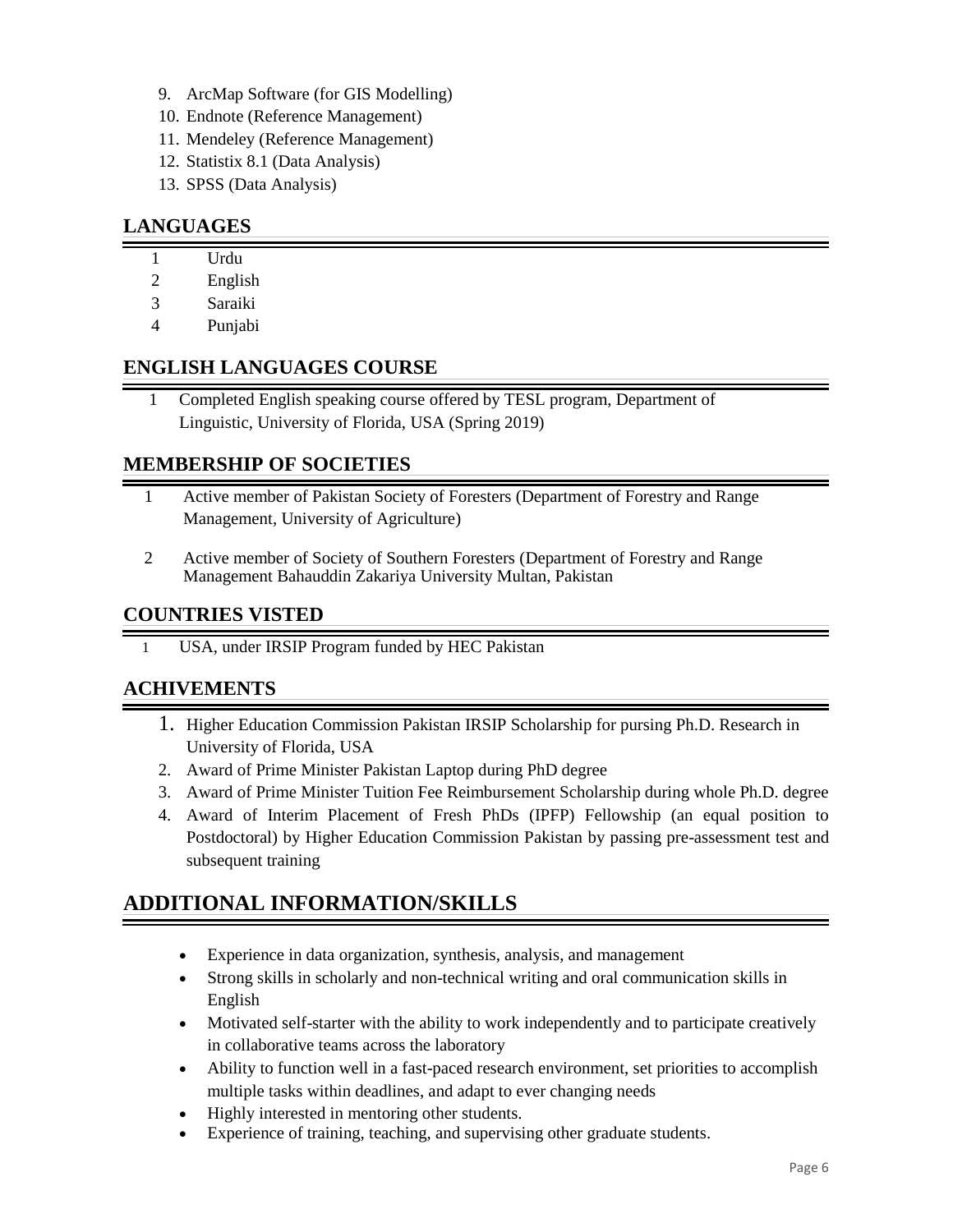- Collaboration with foreign researchers
- Passion for understanding the new technological ways of research of natural resource management and other relevant fields

#### **SUPERVISED/HELPED STUDENTS FOR RESEARCH WORK (VOLUNTEER WORK)**

- 1. **Mr. Azeem Sabir** (Ph.D.) Department of Forestry and Range Management, University of Agriculture Faisalabad Pakistan
- 2. **Mr. Arslan Arif** (Ph.D.) University College of Agriculture & Environmental Sciences (UCA&ES), The Islamia University of Bahawalpur Pakistan
- 3. **Mr. Muhammad Waseem** (Ph.D.) Department of Forestry and Range Management Bahauddin Zakariya University, Multan, Pakistan
- 4. **Mr. Sheikh Talah** (M.Phil.) Department of Forestry and Range Management, University of Agriculture Faisalabad Pakistan
- 5. **Mr. Usama Waseem** (M.Phil.) Department of Forestry and Range Management, University of Agriculture Faisalabad Pakistan
- 6. **Miss Wusqa Arshad** (M.Phil.) Department of Forestry and Range Management, University of Agriculture Faisalabad Pakistan
- 7. **Miss Seerat Arif** (M.Phil.) Department of Forestry and Range Management, University of Agriculture Faisalabad Pakistan
- 8. **Mr. Rashid** (M.Phil.) Department of Forestry and Range Management Bahauddin Zakariya University, Multan, Pakistan

# **Thesis/Dissertations qualified**

- 1. Calculation of carbon sequestration rate and carbon socks in farm tress of tehsil Bhalwal and Sahiwal District Sargodha **(MSc Hons- 2016)**
- 2. Assessment of Reclamation Potential and Physiological Response of Major Woody Vegetation to Salt Affected Soils under Semiarid Climate of Punjab **(Ph.D.-2021)**

# **ACADEMIC/PROFESSIONAL REFERENCES**

#### **1 Dr. Amr Abd-Elrahman**

Associate Professor-Geomatics School of Forest Resources and Conservation, Gulf Coast Research and Education Center, University of Florida USA **Email**: aamr@ufl.edu **Phone**: +1-8137572283

**2 Dr. John W Groninger** 

Acting Associate Dean,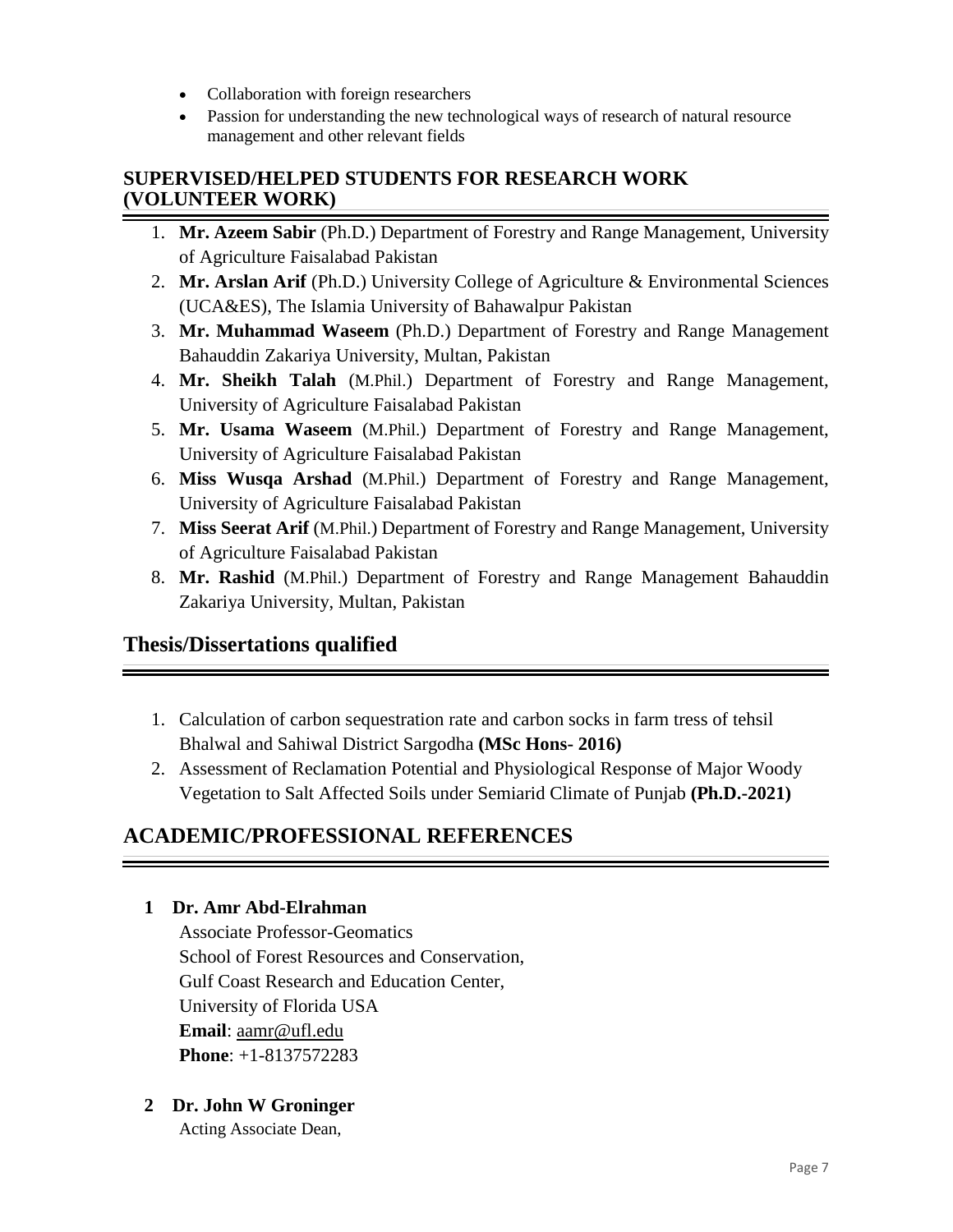College of Agricultural, Life, and Physical Sciences Professor, Forestry Program, School of Agricultural Sciences Southern Illinois University Carbondale, IL 62901 U.S.A. Office: 200 Agriculture Building, 1205 Lincoln Drive **Email**: groninge@siu.edu **Phone**: +1 618-453-2469

#### **3. Dr. Kofi Akamani**

Associate Professor Department of Forestry Southern Illinois University Carbondale, IL 62901, USA Email: k.akamani@siu.edu Phone: +1618-453-7464

#### **4. Dr. M. Ayyoub Tanvir**

Department of Forestry and Range Management, University of Agriculture Faisalabad, Pakistan **Email**: ayyoub.tanvir@uaf.edu.pk **Phone**: +92-3216687415

#### **5. Prof. Dr. Muhammad Tahir Siddiqui**

Ex. Chairman Department of Forestry and Range Management, University of Agriculture Faisalabad, Pakistan **Email**: tsiddiqui@uaf.edu.pk **Phone**: +92-3007900797

#### **6. Dr. Muhammad Farrakh Nawaz**

Department of Forestry and Range Management University of Agriculture Faisalabad Pakistan

Mobile phone : +92-(0)-3336512087 E.Mail : kf\_uaf@yahoo.com

## **7. Ihsan Qadir**

Professor, Forestry, Department of Forestry and Range Management,